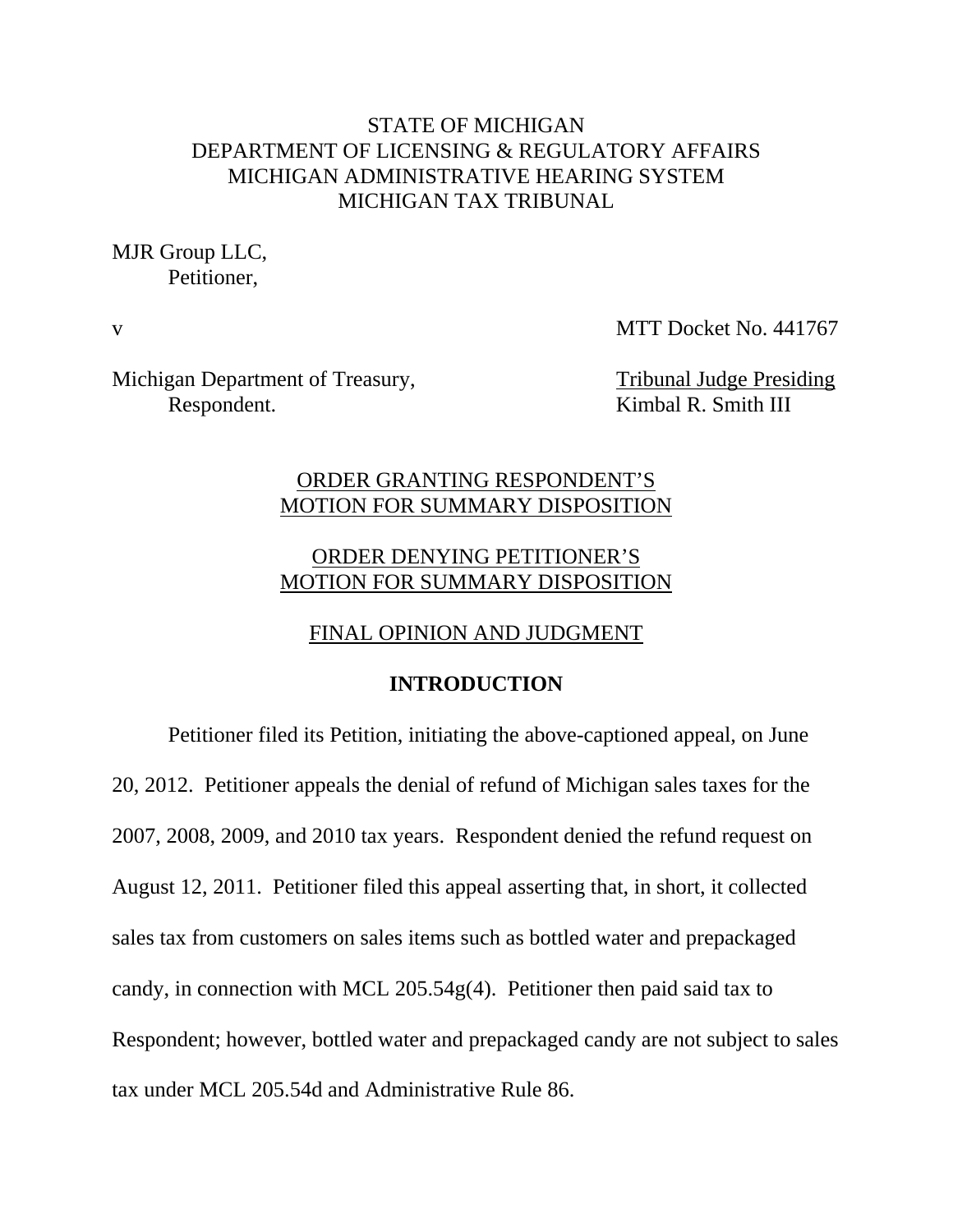MTT Docket No. 441767 Order, Page 2 of 13

On July 12, 2012, Respondent filed an Answer. In its Answer, Respondent contends that "Petitioner has failed to state a claim upon which relief may be granted. . . ."

On August 9, 2012, Respondent filed a Motion for Summary Disposition, under TTR 230 and MCR 2.116(C)(8). In its Motion, Respondent states that only the State of Michigan can be enriched or gain any benefit from the collection or payment of Michigan sales tax and further, Petitioner's "representations to customers mandate a denial of its claimed refund, regardless of peripheral issues."

On August 30, 2012, Petitioner filed a Response to Respondent's Motion and Motion for Summary Disposition, under TTR 230, MCR 2.116(B)(1), and MCR 2.116(C)(10). In its Response to Respondent's Motion, Petitioner states that its "claim is based on documented facts and Michigan law." Regarding its Motion for Summary Disposition, Petitioner states that "[a]ll of the factual statements . . . are corroborated by either or both sworn affidavits and documentary evidence."

On September 20, 2012, Respondent filed a response to Petitioner's Motion for Summary Disposition. In its Response to Petitioner's Motion, Respondent states that there are several material facts that remain in dispute, as such, Petitioner's Motion for Summary Disposition under MCR 2.116(C)(10) should be denied.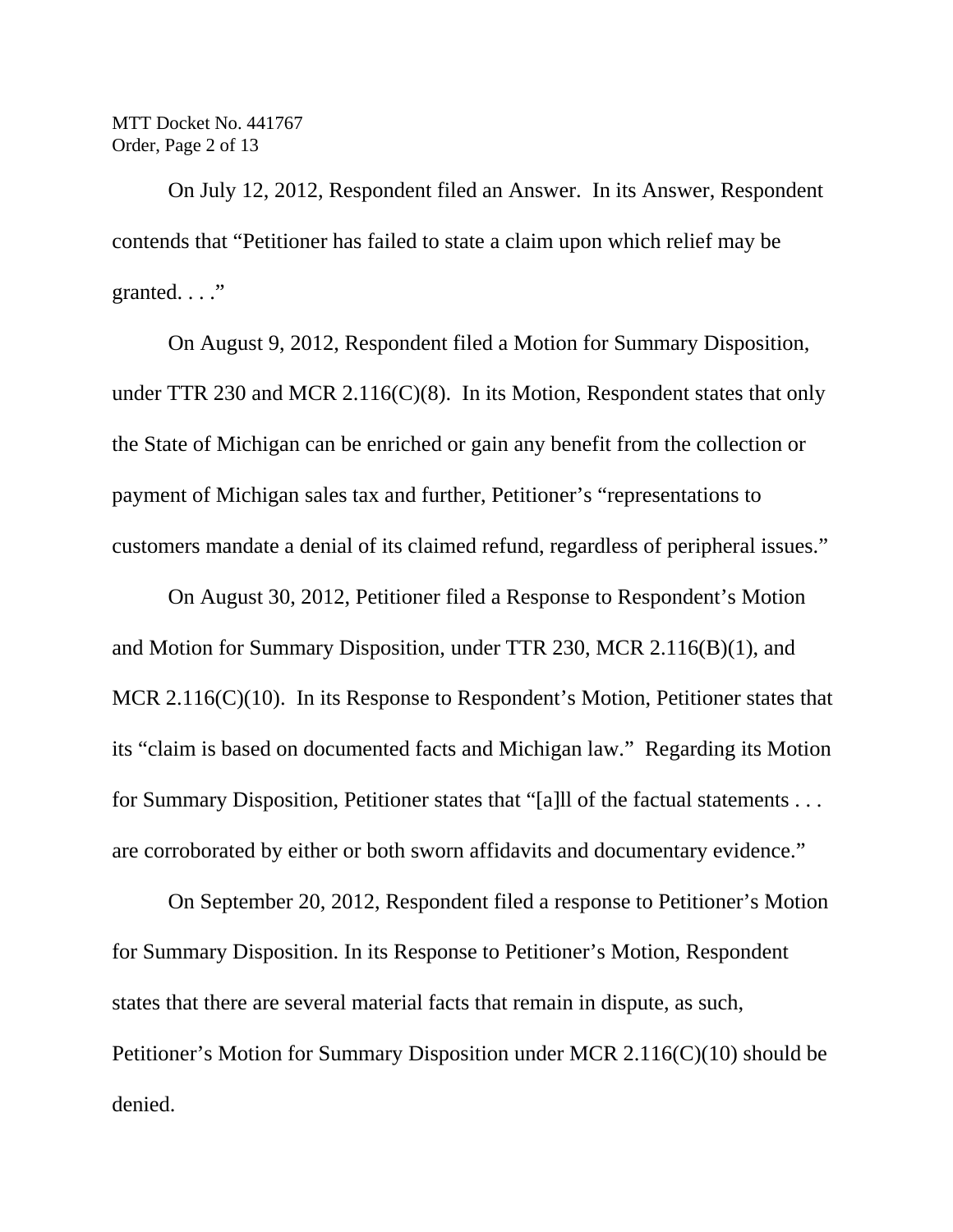MTT Docket No. 441767 Order, Page 3 of 13

The Tribunal finds that the granting of summary disposition for Respondent is appropriate based on the uncontested facts and case law.

#### **PETITIONER'S CONTENTIONS**

Petitioner states that it operates eight movie theaters in southeast Michigan and each movie theater location contains a concession stand. Petitioner contends that on June 20, 2011, Petitioner requested that Respondent "issue a refund of overpaid sales tax paid in error." Petitioner claims that Respondent denied the refund request on August 12, 2011. Petitioner contends that an informal conference was held on March 21, 2012, and Respondent issued a Decision and Order of Determination on May 16, 2012, which denied the claim for refund. Petitioner further contends that the Hearing Referee held that (1) "bottled water and prepackaged candy becom[es] taxable when a vender also sells 75% or more prepared food and makes eating utensils available to the consumer. However, [the hearing referee] recommended (2) the refund not be issued because it would constitute unjust enrichment." Petitioner states that Respondent disagreed on the holding of the Hearing Referee but affirmed the denial of the refund.

 Additionally, Petitioner argues that it does not provide utensils in connection with prepackaged candy and bottled water. The Tribunal, however, finds that this point is irrelevant because the law is clear that prepackaged candy and bottled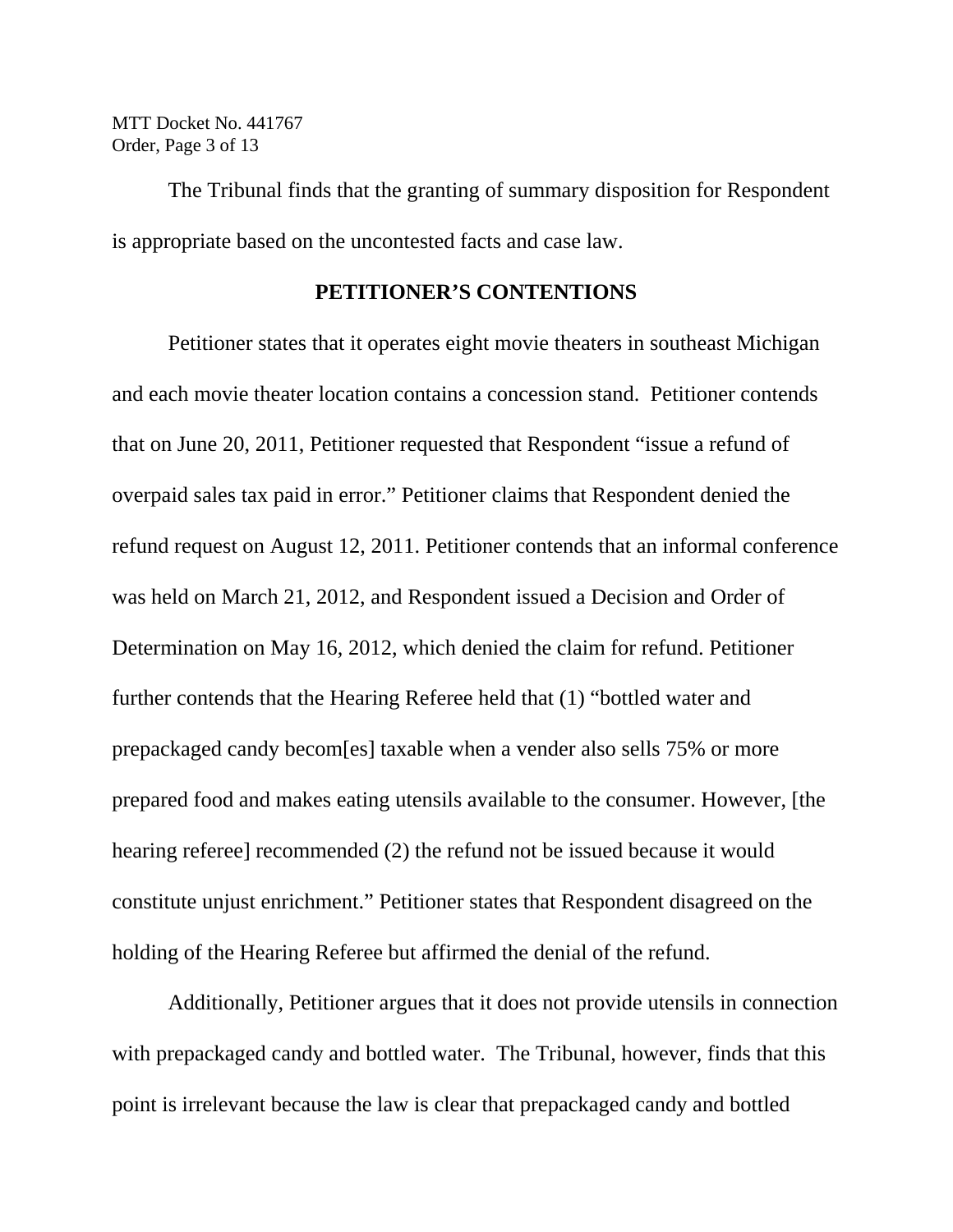MTT Docket No. 441767 Order, Page 4 of 13

water are nontaxable items.

Petitioner contends that "[t]he advertised or stated price for menu items is based on market . . . [and sales] tax is NOT added to the stated price for menu items. . . . [Further,] Petitioner clearly states on the concession stand menu board that 'All Prices Include Sales Tax.'" (Emphasis in original.) Additionally, Petitioner cites *M.H. Wilkins Company v Department of Revenue*, Michigan Board of Tax Appeals, Docket No. 375, February 23, 1956, among other cases, where the taxpayer was not entitled to a refund of sales tax erroneously paid to Respondent. Petitioner further states that "[i]f consideration is to be given to the matter of a refund, it should be the customers of the taxpayer rather than the taxpayer who might qualify."

Petitioner argues that "[t]he courts have not addressed whether enrichment exists when the seller does not pass the tax onto the customer by separately stating the tax as a separate item on the . . . receipt . . . but separately includes it as a factor of the price for the product sold to the customer." Petitioner asserts that "[e]nrichment does exist when the sales tax, supported by the taxpayer's records, is specifically included in the sales price and the sales price charged is an important factor in determining the final price quoted on each job." Petitioner further asserts that "[e]nrichment does NOT exist when the sales tax is included in the sales price,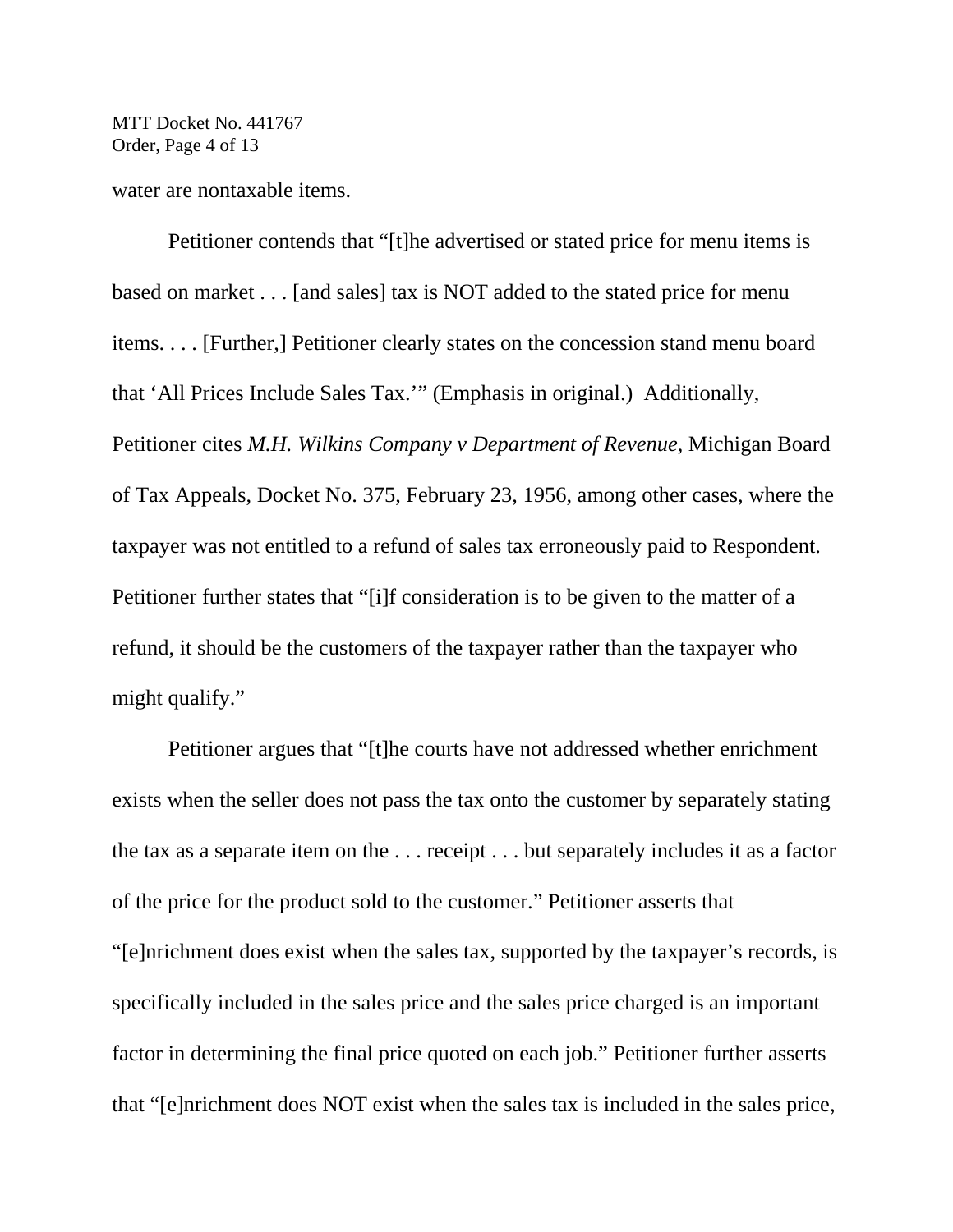MTT Docket No. 441767 Order, Page 5 of 13

but the ultimate sales price is determined by external factors (i.e. market, competition, etc.)." (Emphasis in original.)

Petitioner claims that the price for its "sales is determined by market and competitor's prices without any consideration for sales tax." Finally, Petitioner states that it is "not required to . . . show that unlawfully collected sales tax was refunded to its customers prior to a claim for refund because there was no unlawful collection of any sales tax . . ."; therefore, there was no unjust enrichment.

### **RESPONDENT'S CONTENTIONS**

Respondent argues that Petitioner is attempting to enrich itself by collecting monies labeled taxes on nontaxable items. Respondent argues that Petitioner advertised to customers that "All Prices Include Sales Tax," it then collected said monies from sales of "bottled water and candy as [a tax] and remitted sales tax on those items to the State." Respondent contends that "[a]n entity other than the State of Michigan may not enrich itself or gain any benefit from the collection or payment of Michigan sales tax . . . [and Petitioner] may not enrich itself by lying to customers and keeping the collected tax." Further, Respondent claims that "MCL 205.73(4) treats any amount designated by a seller as sales tax to be for the benefit of the State, and the seller holds that money in trust for the State until remitted. Thus, law bars the issuance of the refund." Respondent argues that [w]hile law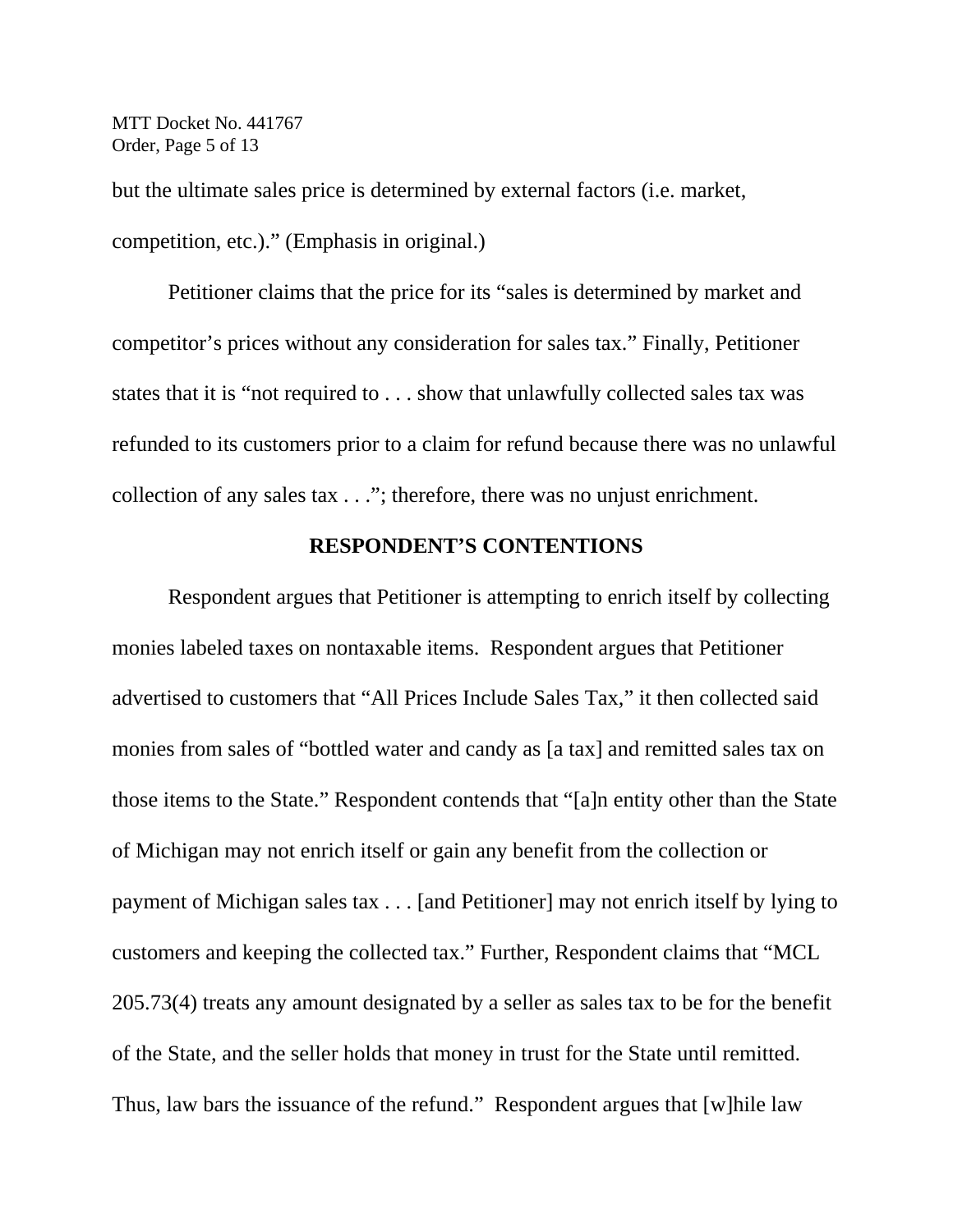MTT Docket No. 441767 Order, Page 6 of 13

permits [Petitioner] to pass the economic burden of levied sales tax on to customers, law does not permit [Petitioner] to tell customers it is passing the tax on to them, only to keep the money received for its own gain." (Emphasis removed.)

Respondent asserts that Petitioner admitted that "it affirmatively represented to customers that it collected sales tax on the sale of bottled water and candy" by displaying a message that stated: "All Prices Include Sales Tax." Respondent claims that such advertisement was deceptive to customers who "thought they were paying sales tax on bottled water and candy." As such, Respondent states that "Michigan law does not require MJR to take affirmative steps and represent to customers that it remits sales tax on the transaction. MCL 205.73(1)." Further, Respondent states that the law is "prohibitory in nature" in that it only requires a retailer to declare instances when sales tax is not included in the price. Respondent asserts that "[t]he statute does not even require a retailer to pass on the economic impact of the tax to customers. The statute merely prohibits it. *Consolidation Coal Co v Dep't of Treasury*, 141 Mich App 43, 55; 366 NW2d 587 (1985)." Additionally, Respondent argues that if "bottled water and candy were not subject to sales tax, [Petitioner] did not have reason or authority to pass sales tax on to customers." Finally Respondent cites *Sims v Firestone Tire & Rubber Co*, 56 Mich App 440, 442-443 (1974), and asserts that "unless [Petitioner] refunds the alleged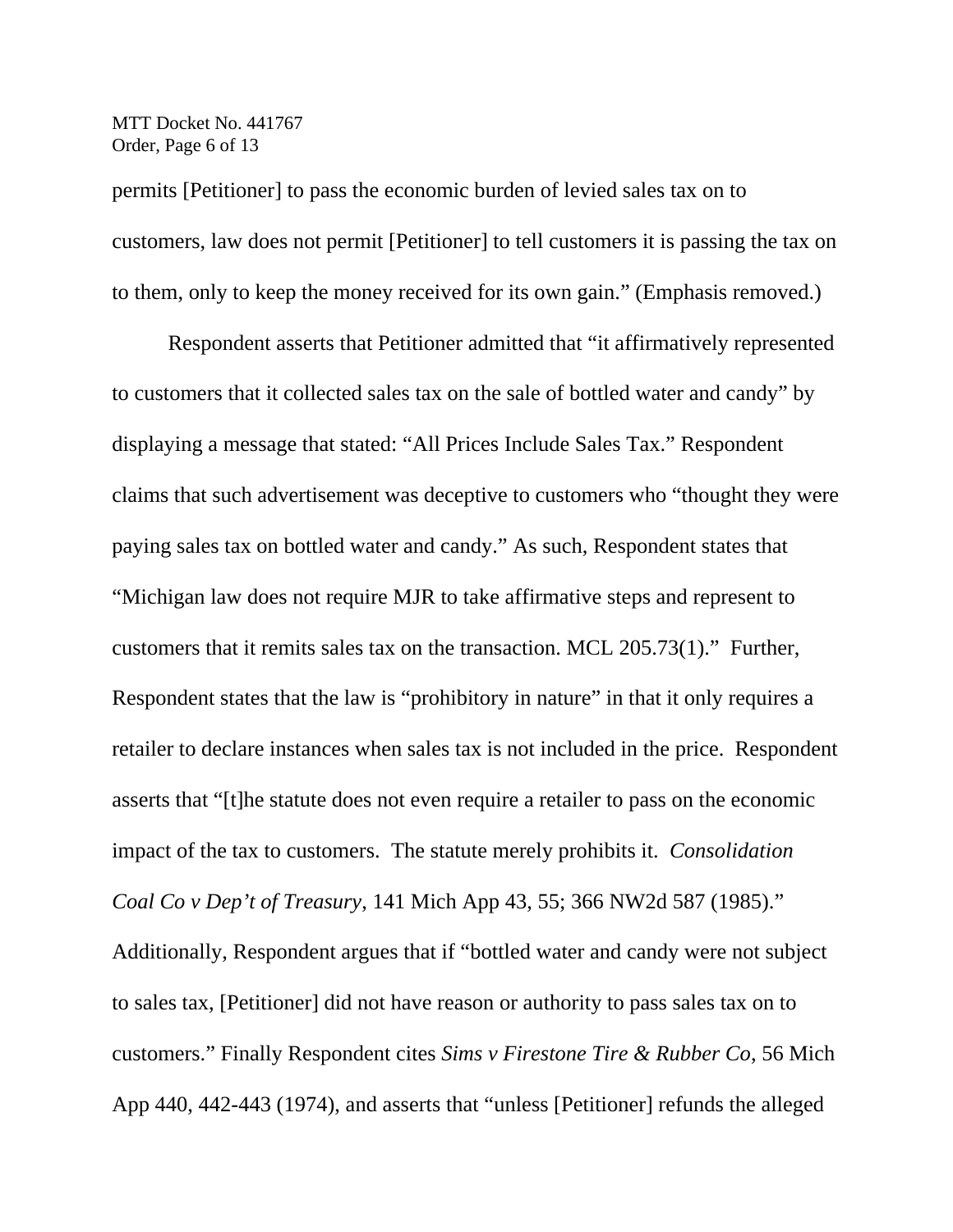MTT Docket No. 441767 Order, Page 7 of 13

wronged individuals, it achieves the same result of unjust enrichment."

## **FINDINGS OF FACT**

Based on the parties' contentions of facts and clear direction in law, the Tribunal need not consider whether prepackaged candy and bottled water is taxable and whether Petitioner sold such items at its venues. See MCL  $205.54d(d)^{1}$  and Revenue Administrative Bulletin 2009-8 on Sales Tax – Food for Human Consumption<sup>2</sup>. The fact that Petitioner provides utensils in conjunction with other items that it sells to consumers is immaterial, as the law clearly states that prepackaged candy and bottled water are nontaxable items. The facts in the abovecaptioned case appear to be similarly contended by both parties. Petitioner operates movie theaters in the state of Michigan, all of which contain concession stands. Said concession stands sell prepackaged candy and bottled water to consumers, among other items. Petitioner utilizes marketing boards at its concession stands to advertise the items sold. Each marketing board contains the statement: "All Prices Include Sales Tax." Petitioner paid to Respondent sales tax on bottled water and prepackaged candy, as well as other taxable food items sold to customers during the 2007, 2008, 2009, and 2010 tax years at issue. On June 20,

 $\overline{a}$ 

<sup>&</sup>lt;sup>1</sup> "Additional sales excluded from tax includes . . . [t]he sale of bottle water."

<sup>&</sup>lt;sup>2</sup> While "prepared food" sold at concession stands is taxable, "prepackaged items (e.g., candy bars, chips, nuts, cans or bottles of soda pop) not heated by the seller and sold without eating utensils" is not a "prepared food" by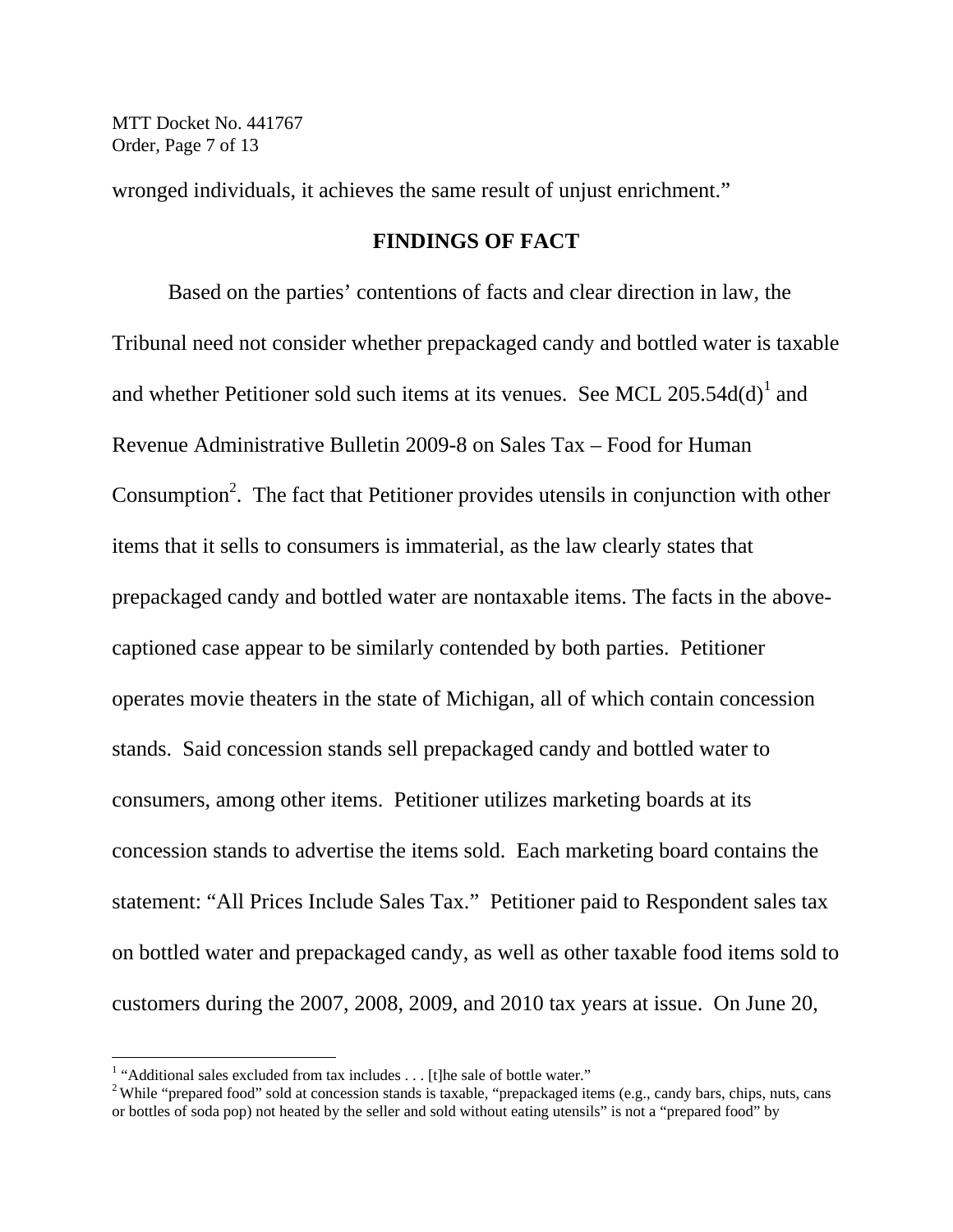MTT Docket No. 441767 Order, Page 8 of 13

2011, Petitioner then requested a refund from Respondent, which Respondent rejected on August 12, 2011. On October 11, 2011, Petitioner requested an Informal Conference, which occurred on March 21, 2012. Respondent issued a Decision and Order of Determination on May 16, 2012, denying Petitioner's claim for refund. The Hearing Referee determined that any refund would unjustly enrich Petitioner and Respondent also found that sales of prepackaged candy constituted sales of "prepared food," and was thus, subject to sales tax. Petitioner timely filed this appeal on June 20, 2012.

#### **APPLICABLE LAW**

There is no specific tribunal rule governing motions for summary disposition. Therefore, the Tribunal is bound to follow the Michigan Rules of Court in rendering a decision on such motions. TTR 111(4).

Petitioner moves for summary disposition under MCR 2.116(C)(10) and MCR 2.116(B)(1). A motion for summary disposition under MCR 2.116(C)(10) tests the factual support of a claim. The Tribunal must consider the affidavits, pleadings, depositions, admissions, and other documentary evidence submitted or filed in the action to determine whether a genuine issue of any material fact exists

 $\overline{a}$ 

definition, and therefore, is not taxable.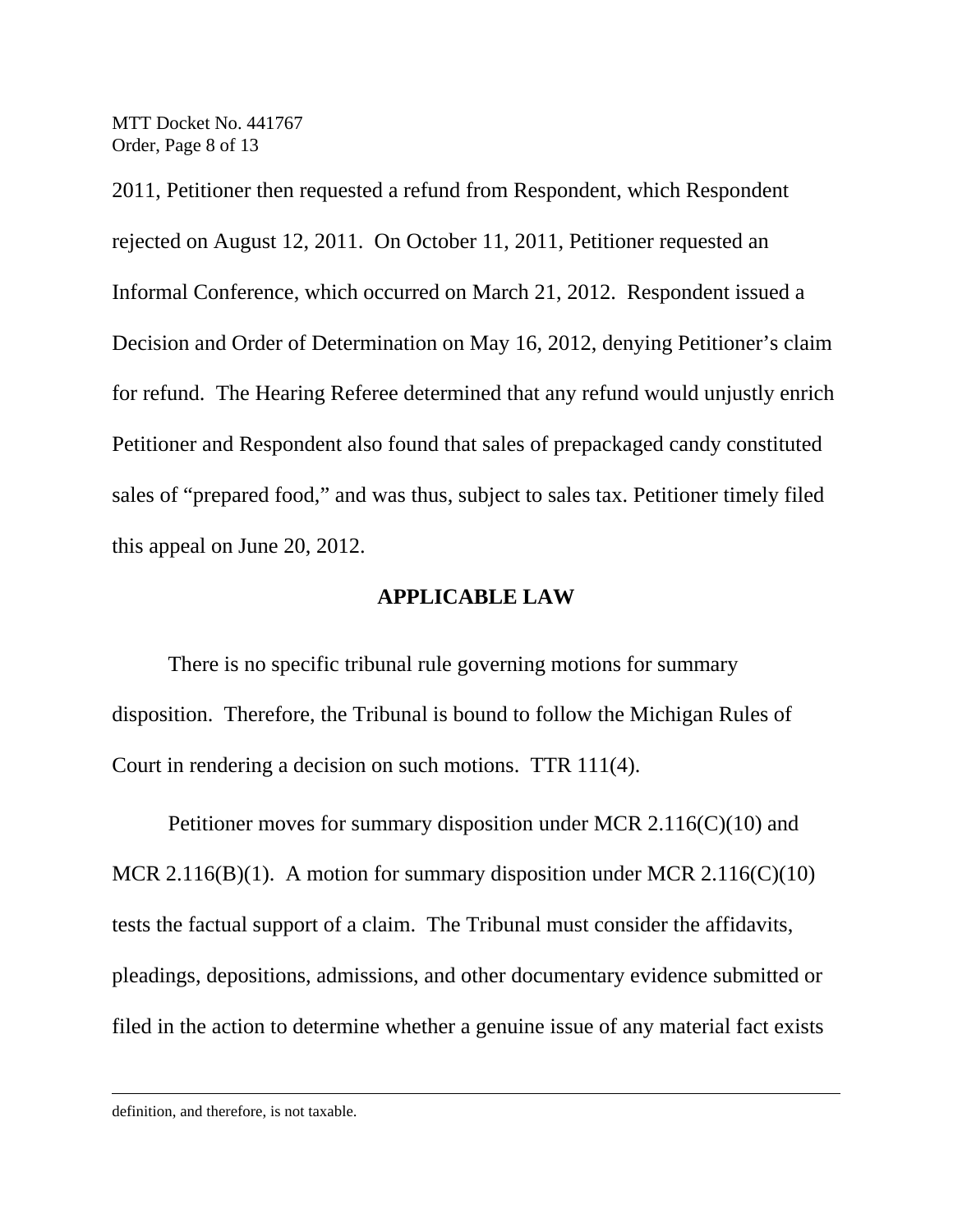MTT Docket No. 441767 Order, Page 9 of 13

requiring hearing. *Spiek v Dep't of Transportation*, 456 Mich 331; 572 NW2d 201 (1998). When determining whether there is a genuine issue of material fact, the admissible evidence must be viewed in the light most favorable to the non-moving party, in this instance, Respondent. *Heckman v Detroit Chief of Police*, 267 Mich App 480; 705 NW2d 689 (2005). We will render a decision on a motion for summary disposition if the pleadings, answers to interrogatories, depositions, admissions, and any other acceptable materials, show that there is no genuine issue as to any material fact and that a decision may be rendered as a matter of law. MCR 2.116(C)(10); *Maiden v Rozwood*, 461 Mich 109, 120-121; 597 NW2d 817 (1999). Because summary disposition decides an issue against a party before hearing, we grant such a remedy cautiously and sparingly, and only after carefully ascertaining that the moving party has met all requirements for summary disposition. Furthermore, the Tribunal will not resolve disagreements over material factual issues through summary disposition.

Respondent moves for summary disposition under MCR 2.116(C)(8). Motions for summary disposition under MCR 2.116 $(C)(8)$  are appropriate when the opposing party has failed to state a claim on which relief can be granted. Summary disposition should be granted when the claim, based solely on the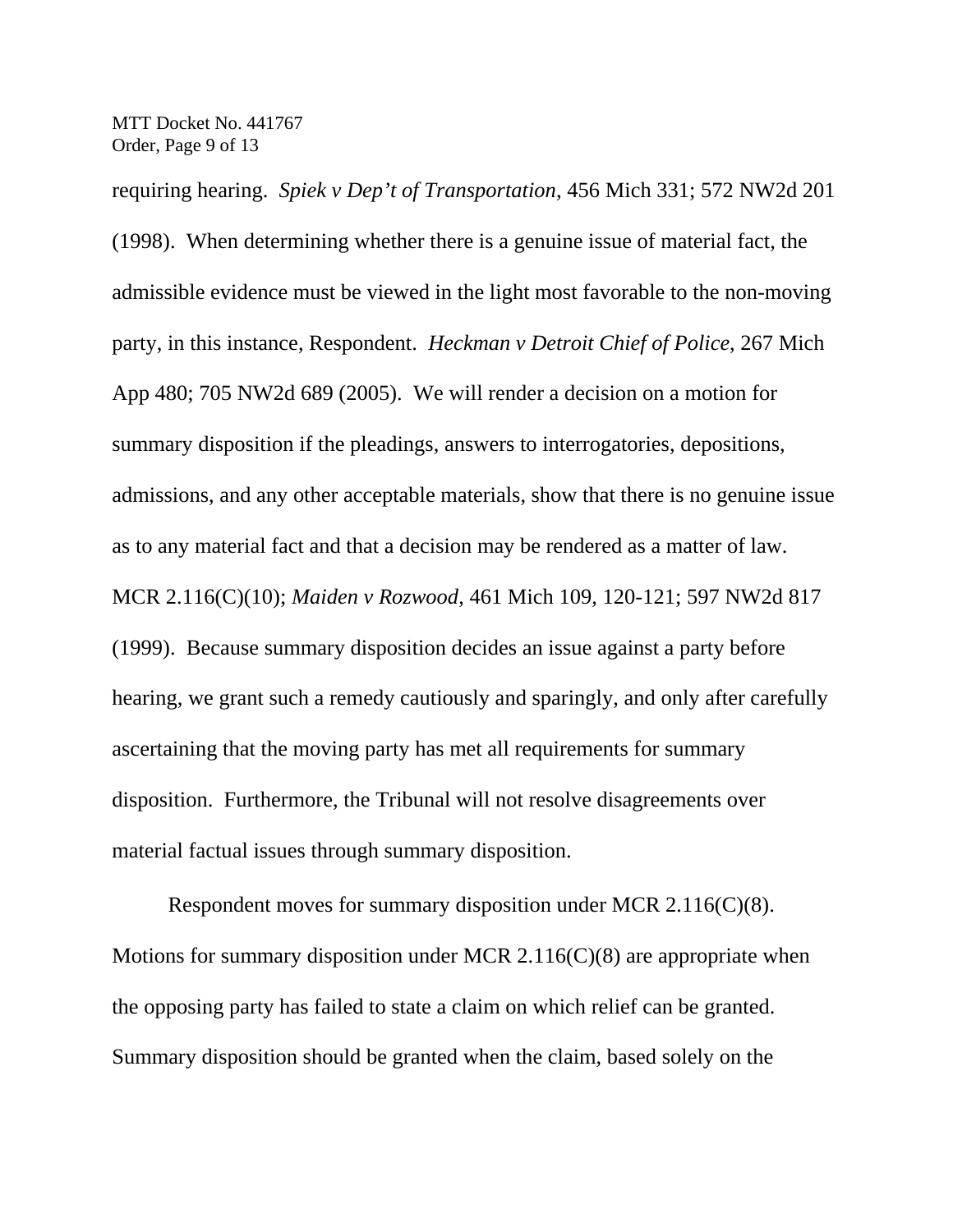MTT Docket No. 441767 Order, Page 10 of 13

 $\overline{a}$ 

pleadings, is so clearly unenforceable that no factual development could possibly justify a right to recovery. *Transamerica Ins Group v Michigan Catastrophic Claims Ass'n*, 202 Mich App 514, 516; 509 NW2d 540 (1993). In reviewing a motion for summary disposition under this subsection, the court must accept as true all factual allegations in support of a claim, as well as all inferences which can fairly be drawn from the facts. *Meyerhoff v Turner Construction Co*, 202 Mich App 499, 502; 509 NW2d 847 (1993).

## **CONCLUSIONS OF LAW**

This Tribunal has carefully considered Petitioner's Motion for Summary Disposition<sup>3</sup> under the criteria for MCR 2.116(B)(1) and MCR 2.116(C)(10) and based on the affidavits, pleadings, and other documentary evidence submitted by the parties, determines that Petitioner's Motion shall be denied. As such, Petitioner has not stated a claim upon which relief can be granted and this Tribunal finds that Respondent's motion for summary disposition under the criteria for MCR  $2.116(C)(8)$  is appropriate.

 $3$  Petitioner's Motion was a total 34 pages (not including exhibits). TTR 205.1111 provides that "[i]f an applicable entire tribunal rule does not exist, the 1995 Michigan Rules of Court, as amended, and the provisions of chapter 4 of Act No. 306 of the Public Acts of 1969, as amended being §§24.271 to 24.287 of the Michigan Compiled Laws, shall govern." In the absence of any tribunal rule that applies, MCR 2.119 provides that, "[**e**]**xcept as permitted by the court**, the combined length of any motion and brief, or of response and brief, **may not exceed 20 pages** double spaced, exclusive of attachments and exhibits." (Emphasis added.) Courts have upheld the 20-page maximum. See *People v Leonard*, 224 Mich App 569; 569 NW2d 663 (1997). Petitioner failed to request an extension to its brief. Nevertheless, the fact that Petitioner failed to follow MCR 2.119 is *de minimus* in nature, as the excessive length of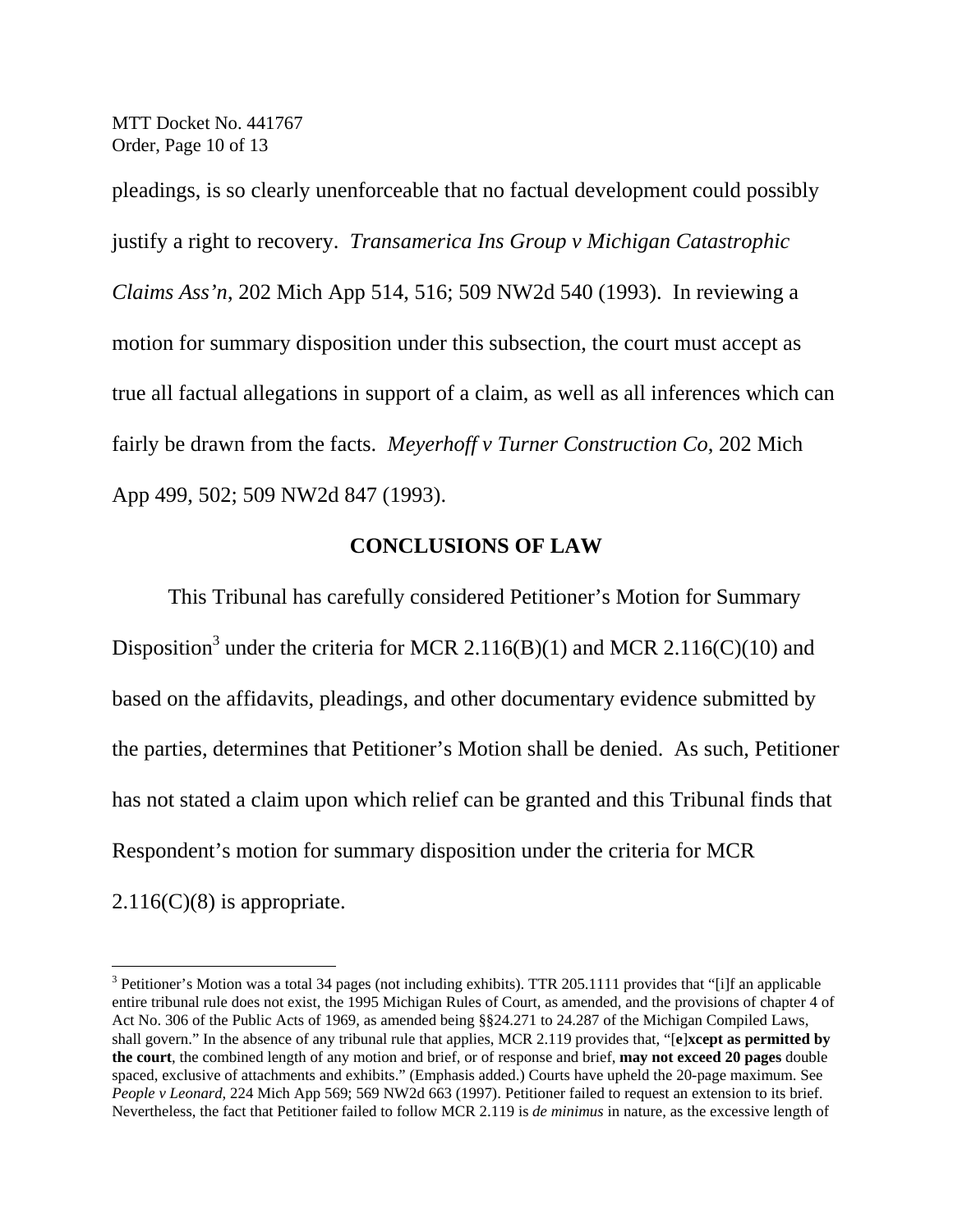MTT Docket No. 441767 Order, Page 11 of 13

Clearly, the facts and case law support Respondent's contention that Petitioner would be unjustly enriched by claiming to charge a tax on sales items not subject to sales tax under MCL 205.54g then requesting Respondent to refund said tax. MCL 205.73(4) states that "[a] person other than this state may not enrich himself or herself or gain any benefit from the collection or payment of the tax." In that regard, Michael R. Mihalich submitted an affidavit in which he claimed that no sales tax was added to the items sold at the movie theaters and in lieu of charging the customers sales tax, Petitioner pays all sales tax. The Tribunal finds this argument to be without merit because Petitioner requests a refund from the state for an amount which its customers paid.

Further, Petitioner has included case law that the Tribunal is unable to locate.<sup>4</sup> Additionally, Petitioner has included several cases, which don't appear relevant to the issues present in this case. Petitioner incorrectly claims that courts have not addressed the issue in the present case; however, Petitioner cites to cases which demonstrate that this assertion is clearly not accurate.

Specifically, Petitioner cites *Sims v Firestone Tire & Rubber Co*, 397 Mich 469; 245 NW2d 13 (1976) and *Al Serra Chevrolet, Inc, v Department of Treasury*,

the brief does not affect the outcome of this opinion.

<sup>4</sup> Petitioner cites "*Skaff Carpet & Furniture v Department of Treasury*, MTT Docket No. 54911, 116 Mich App 582, 323 NW2d 493, August 26, 1982." The case at 116 Mich App 582 is actually a Tribunal decision, *O'Reilly v Wayne*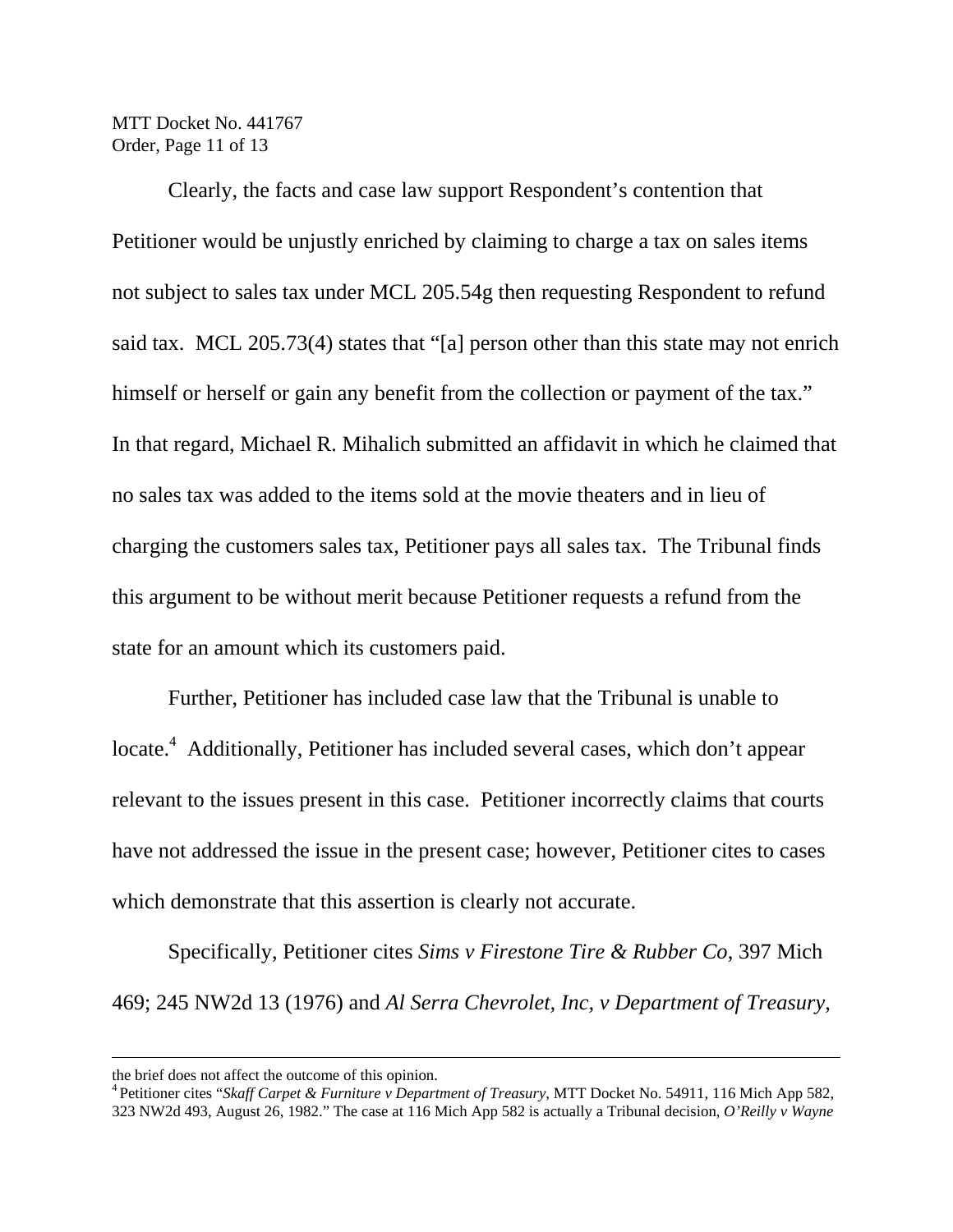MTT Docket No. 441767 Order, Page 12 of 13

MTT Docket No. 315295, Proposed Opinion and Judgment (May 27, 2010), which

both involve retail sellers of tangible personal property disputing sales tax. In *Sims*,

the court held that the taxpayer is permitted to pass the burden of taxes and tax-

related penalties onto its consumers. In *Al Serra*, the taxpayer erroneously paid

sales tax to Respondent. The Entire Tribunal held that the taxpayer:

is not entitled to a refund or credit for sales tax erroneously collected and remitted on the shop supplies charged to customers of the repair shop. . . . [T]o avoid unjust enrichment, Petitioner must first show that unlawfully collected sales tax was refunded to its customers prior to a claim for refund with Respondent. *Al Serra Chevrolet, Inc v Mich Dep't of Treas*, MTT Docket No. 315295, Final Opinion and Judgment, p. 4 (Dec. 20, 2010).

Alternatively, the Administrative Law Judge sets forth an option that was accepted

by the Tribunal:

 $\overline{a}$ 

Assuming that Petitioner erroneously collected sales tax related to "shop supplies" from its customers and remitted it to the state, the tax would be held in trust for the benefit of the customers. The remedy in this situation is not to reduce the use tax assessment by an amount equal to the improperly collected sales tax, but rather the taxpayer could have pursued a claim for a refund of the improperly collected sales tax. In such cases, a refund could not be lawfully paid to the taxpayer (Petitioner), unless Petitioner first refunded any improperly collected sales tax to its customers, in order to avoid unjust enrichment. MCL 205.73(3). *Al Serra Chevrolet, Inc v Mich Dep't of Treas*, MTT Docket No. 315295, Proposed Opinion and Judgment, pp. 17-18 (May 27, 2010).

*Co*. regarding the Headlee Amendment and is not relevant to this case.